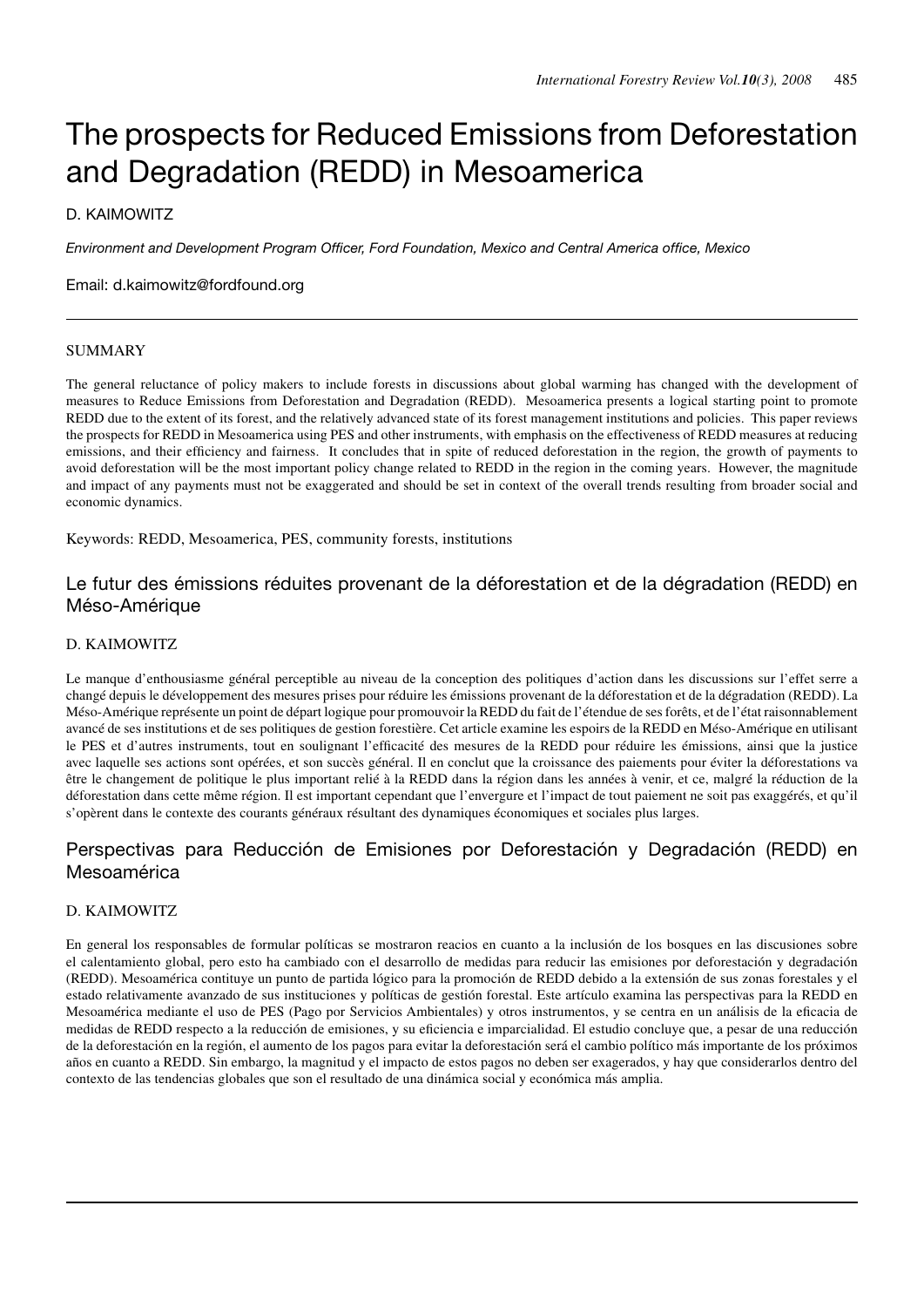# INTRODUCTION

Until recently, policy discussions about global warming paid scant attention to forests. Most policymakers viewed emissions resulting from forest loss as hard to measure, monitor, and control. They felt any benefit from efforts to reduce them would be short-lived and suffer considerable leakage (i.e. less carbon emissions in one place would lead to more emissions someplace else). Many worried that focusing on tropical deforestation would reduce pressure on richer countries to lower their emissions or limit governments' sovereign rights to decide how to use their forests. There were fears that including forests in trading schemes would flood the carbon markets and make other types of measures to reduce emissions unprofitable. As a result, the Kyoto Protocol provided few incentives for reforestation and none to maintain existing forests.

Nonetheless, lately interest in measures to Reduced Emissions from Deforestation and Degradation (REDD) has increased markedly. Analysts have realized that the emission reductions needed to avert catastrophic climate change are so large they will be almost impossible to achieve without reducing forest loss. Deforestation and forest degradation accounts for about 18% of global carbon emissions and REDD is potentially a cost-effective way of lowering emissions (Stern 2006). That has improved the concept's popularity, despite the inherent difficulties.

Of all the regions where one might promote REDD, Mesoamerica would seem a logical place to start.<sup>1</sup> It has lots of forest, greater institutional capacity, clearer forest tenure rights, and a stronger system of protected areas than many tropical regions, suffered high rates of forest loss, large areas of forests managed by indigenous peoples and other community groups, and pioneered the use of Payment for Environmental Services (PES).

However, even in Mesoamerica REDD will not be easy or straightforward. To make real progress will require more targeted and efficient PES schemes, clearer tenure rights, better monitoring and analysis of forest cover change, and a more holistic approach to reducing deforestation. There are major trade-offs between fairness and efficiency. There are also important questions about the distributional effects of REDD efforts.

This paper reviews the prospects for REDD in Mesoamerica using PES and other instruments, with emphasis on the effectiveness of REDD measures at reducing emissions, and their efficiency and fairness. It describes the region's forest resources and ownership and patterns of forest loss and recovery. Then it assesses the region's experience with institutions and policies that potentially reduce deforestation and discusses the prospects for REDD going forward. The paper does not address the important issue of the potential ancillary benefits of REDD such as biodiversity conservation and forests' provision of other environmental services.

#### THE CONTEXT

#### **Forest Resources and Tenure**

According to the FAO, in 2005 Mesoamerica had 86.6 million hectares of forest (2.2% of the world's total). Mexico accounted for almost three quarters of that. In addition, there were 24.9 million hectares of "other wooded lands" (FAO 2005). (See Table 1).

Roughly half of Mexico's forests are temperate and half are tropical (Bray, Merino-Perez, and Barry 2005). Over 80% of Central America's forest is tropical broadleaf forest 10% is coniferous, and the rest is mixed broadleaf and coniferous forest. Honduras has three-quarters of Central

| Country       | Forest area<br>(1000)<br>hectares), 2005 | % of land area<br>2005 | Annual change<br>in forest area<br>$(1000)$ hectares)<br>1990-2000 | Annual change<br>in forest area<br>$(\%)$ 1990-2000 | Annual change<br>in forest area<br>$(1000)$ hectares)<br>2000-2005 | Annual change<br>in forest area<br>$(\%)$ 2000-2005 |
|---------------|------------------------------------------|------------------------|--------------------------------------------------------------------|-----------------------------------------------------|--------------------------------------------------------------------|-----------------------------------------------------|
| Mexico        | 64.238                                   | 33.7                   | $-348$                                                             | $-0.5$                                              | $-260$                                                             | $-0.4$                                              |
| <b>Belize</b> | 1,653                                    | 72.5                   | $\Omega$                                                           | 0                                                   | $\Omega$                                                           | 0                                                   |
| Costa Rica    | 2,391                                    | 46.8                   | $-19$                                                              | $-0.8$                                              | 3                                                                  | 0.1                                                 |
| El Salvador   | 298                                      | 14.4                   | $-5$                                                               | $-1.5$                                              | $-5$                                                               | $-1.7$                                              |
| Guatemala     | 3,938                                    | 36.3                   | $-54$                                                              | $-1.2$                                              | $-54$                                                              | $-1.3$                                              |
| Honduras      | 4.648                                    | 41.5                   | $-196$                                                             | $-3.0$                                              | $-156$                                                             | $-3.1$                                              |
| Nicaragua     | 5,189                                    | 42.7                   | $-100$                                                             | $-1.6$                                              | $-70$                                                              | $-1.3$                                              |
| Panama        | 4.294                                    | 57.5                   | $-7$                                                               | $-0.2$                                              | $-3$                                                               | $-0.1$                                              |
| Total         | 86.351                                   | 35.7                   | $-729$                                                             | $-0.7$                                              | $-545$                                                             | $-0.6$                                              |

TABLE 1 *Forest area and forest area change in Mesoamerica*

Source: FAO (2005)

<sup>3</sup> The term Mesoamerica as used in this paper includes all of Mexico and the seven countries of Central America.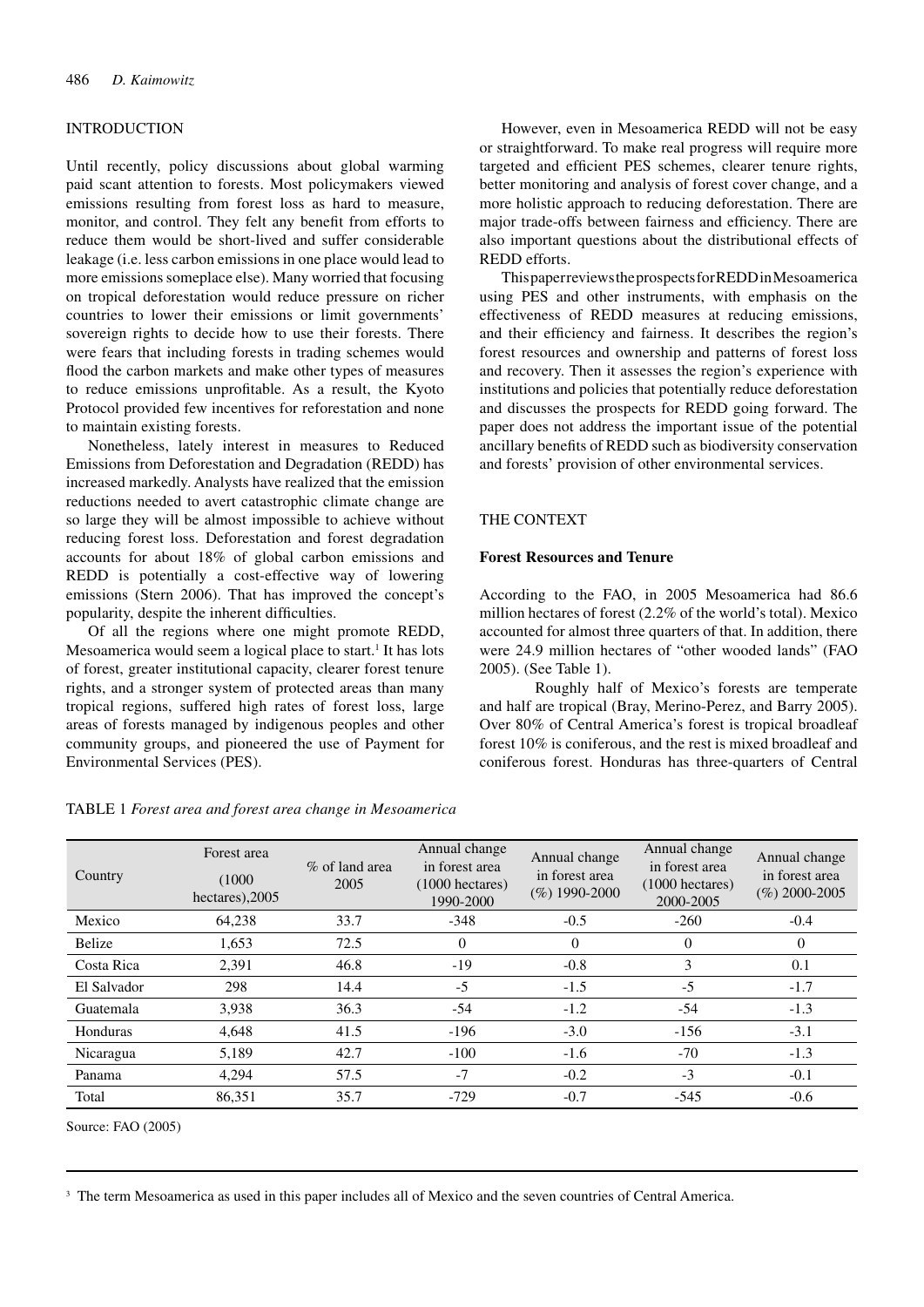#### America's coniferous forest (PNUMA/CCAD 2005).

Local communities, organized in *ejidos* or *agrarian communities*, collectively own a majority of Mexico's forests (Bray, Merino-Pérez, and Barry 2005). Individual private farmers own most of the rest. Tenure rights are relatively secure, although agrarian conflicts persist in some areas.

The government owns most of Guatemala's forest, about half of which is in the Maya Biosphere Reserve in the Peten. The government has given community groups in the Reserve 25-year renewable concessions to manage some 500,000 hectares of that to produce timber and nontimber forest products on the condition that those groups are independently certified to confirm that they manage their forests sustainably.

The bulk of Nicaragua's forests are in indigenous territories in the Atlantic Coast regions. Nicaragua's constitution and regional autonomy and indigenous lands laws recognize indigenous rights to own and manage those forests. Nonetheless, most indigenous territories still lack formal titles and forest tenure conflicts are widespread. Most forest outside the Atlantic Coast regions belongs to the government or non-indigenous farmers.

The majority of Panama's forest is in indigenous territories known as *comarcas*. Costa Rica's forests belong to a mixture of private landowners, government, and indigenous communities, all of whom have secure tenure. Forest tenure in Honduras is complex, with many conflicting claims between indigenous communities, individual farmers, and national and municipal governments.

#### **Forest Loss and Recovery**

Forest cover and forest cover change estimates vary widely, as a result of differing definitions, methodologies, and reference years and the biases of the groups that produce them (Velasquez *et al*. 2002). There are also great variations in the amounts of carbon stored by different types of vegetation classified as forests. The Food and Agricultural Organization of the United Nations (FAO) produces the only regular forest cover estimates for every country in Mesoamerica, but its figures are subject to substantial error and often differ markedly from other sources.

Despite that, it is generally agreed that between 1970 and 1990 Mesoamerica had some of the highest deforestation rates in the world. All eight countries in the region lost much of their forest in that period. The 1990 FAO Forest Resources Assessment estimated the region lost 1.5% of its forest annually between 1980 and 1990 (FAO 1993). Most of that forest was converted into pasture and crops, with large and medium-sized ranchers, small farmers, and government agricultural colonization schemes playing important roles. For each hectare of forest lost in Mexico between 30 and 170 tons of carbon were emitted into the atmosphere, depending on the type of forest (Adger *et. al.* 1995).

Deforestation rates in Mesoamerica tend to be higher in areas close to roads and markets and in places with more favorable conditions for agriculture (i.e. flatter lands and better soils) (Chomitz and Gray 2003, Ludeke *et al*. 1990,

Muñoz-Pina *et. al*. 2003, Rosero-Bixby and Palloni 1998). In Mexico tropical forests have much higher deforestation rates than temperate ones (Muñoz-Pina *et. al*. 2003). Indigenous territories in Central America and areas with consolidated community forest management in Mexico and Guatemala typically have lower deforestation rates (Bray *et. al*. 2007, Nelson *et al.* 2001, Stocks *et al.* 2007).

Since the late-1980s regional deforestation rates have declined and the patterns of forest cover change have become more diverse. Even though the FAO Forest Resource Assessments are notoriously inaccurate, it is noteworthy that they show the annual deforestation rate in the region fell from 1.1 million hectares in 1980-1990 to 0.7 million hectares in 1990-2000, and 0.5 million hectares in 2000-2005 (FAO 2005; FAO 1993).

The main reasons for that decline include: 1) most remaining forest is in places less suitable for agriculture with steep slopes, poor soils, and/or high rainfall; 2) governments reduced their support for agricultural colonization and cattle ranching; 3) an increasing percentage of remaining forests is in protected areas and/or indigenous territories; 4) extensive low productivity cattle ranching has become less profitable in many places; 5) rapid out-migration from rural areas to cities and to the United States and the growth of off-farm rural employment has left fewer young men interested in clearing forest; and 6) governments have increased their support for reforestation, conservation, and forest management on private and community-owned lands. Unfortunately, due to the paucity of accurate land use data and a drop-off in research about forest cover change and rural issues generally, little is known about the relative importance of these factors.

Some of these trends are unique to Mesoamerica. Others reflect the broader historical trend towards "forest" transitions", in which forest loss slows down or is even reverted as countries become richer, more urban, and more environmentally conscious (Rudel *et. al*. 2005).

The forest transitions in Costa Rica, El Salvador, and the Pacific Regions of Panama and Nicaragua are already well advanced. Costa Rica reported a small net increase in forest cover between 2000 and 2005. Hecht *et. al.* (2006) report El Salvador's forest cover increased 40% between 1992 and 2001. Similar processes seem to be underway in some longinhabited Mexican regions with high emigration and limited aptitude for agriculture (López *et. al*. 2006).

Meanwhile rapid deforestation continues in many agricultural frontier areas, particularly in the humid tropics. These include parts of eastern Tabasco and the highlands of Chiapas in Mexico, the western Peten in Guatemala, eastern Olancho in Honduras, Nicaragua's Atlantic Coast regions, and the Provinces of Panama, Colon, and Darien and the Comarca Ngobe Bugle in Panama. Forest clearing has been especially rapid in areas that were largely spared during the 1980s due to armed conflicts and opened or re-opened for settlement once those conflicts subsided. There is also reason for concern that rising agricultural prices and growing demand for biofuels could push deforestation rates back up, although it is still too early to assess that possibility.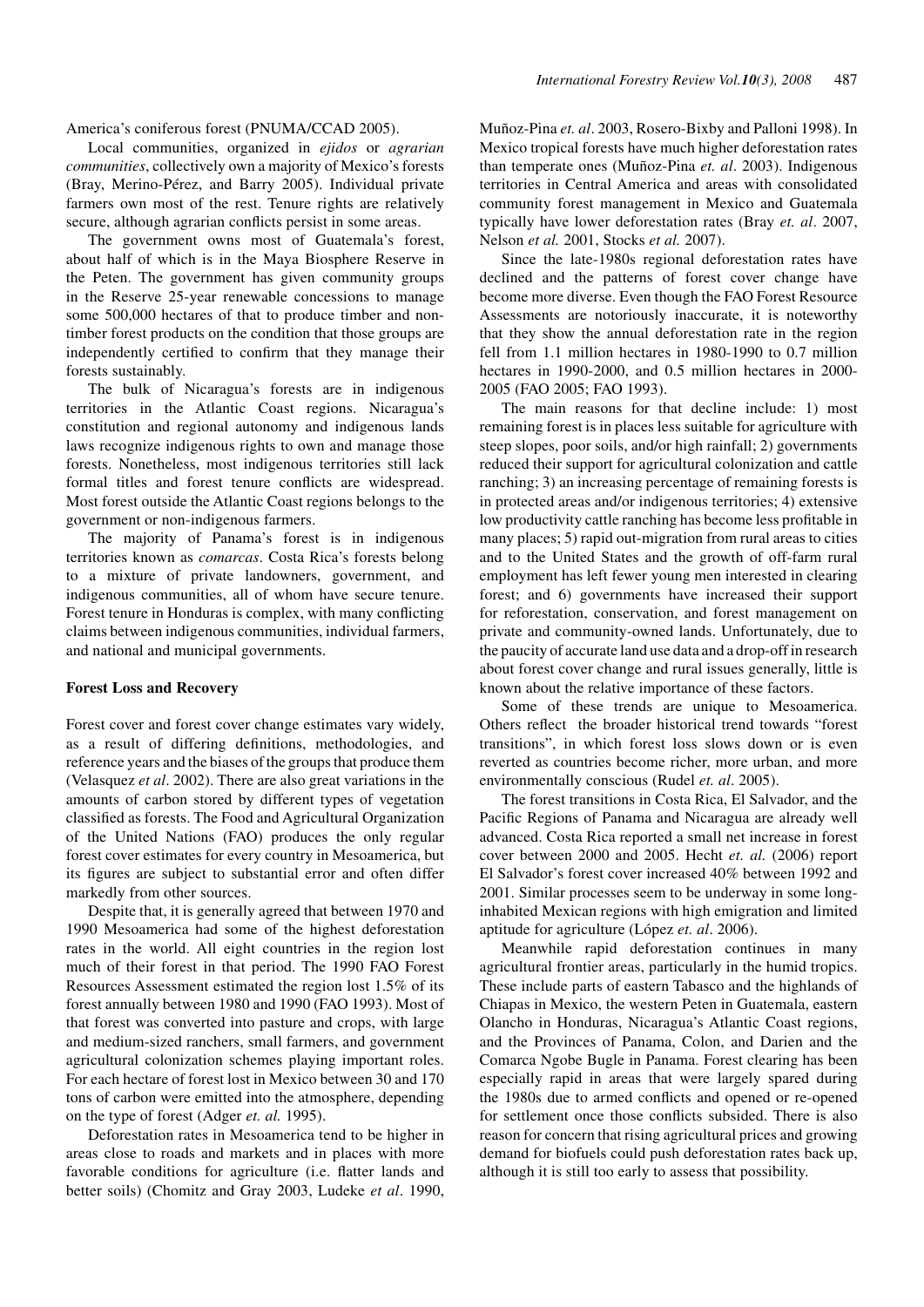# MESOAMERICA'S EXPERIENCE WITH MEASURES FAVORING REDD

Possible measures to reduce carbon emissions from deforestation and forest degradation include: 1) strong environmental institutions 2) payments for maintaining natural forests, 3) protected areas that effectively restrict certain land uses, 4) support for community and indigenous forest management, 5) efforts to increase the profitability of sustainable production of forest products, regular and systematic monitoring and analysis of deforestation and forest degradation, 6) effective enforcement of rules and regulations restricting deforestation and degradation, 7) infrastructure policies that limit access to forested areas, and 8) macroeconomic and agricultural policies that make it less profitable to clear additional forest land for livestock and crops.

The following section examines Mesoamerica's experience in each of these eight areas. The region has made more progress in the first four areas than most other developing country regions. It has made much less progress in the last four areas.

#### **Environmental Institutions**

Compared to most of Africa and Asia and other parts of Latin America, Mesoamerica has reasonably well-consolidated national and regional environmental agencies with capacity to implement forestry and conservation policies. This is particularly true in Mexico, Costa Rica, and Panama; less so in Guatemala, Honduras, and Nicaragua. The first set of countries uses their national budgets and loans from multilateral banks to finances the majority of their forestry and conservation activities, while the second relies more on donations or highly subsidized loans from foreign funders.

The Mexican government devotes more resources to forest-related activities than all other Mesoamerican governments combined. For 2008 the Mexican Congress approved a budget of just over \$700 million dollars for the National Forestry Commission (CONAFOR), National Protected Areas Commission (CONANP), and Attorney General's Office for Environmental Protection (PROFEPA). Of that perhaps 20% or 30% goes to activities that contribute to REDD directly or indirectly (Greenpeace 2007).

Over the last two decades, Mesoamerica has prepared many regional and national plans and strategies related to the environment, forests, protected areas, biodiversity, forest fires, climate change, and other related subjects (PNUMA / CCAD 2005). While these exercises have served a useful purpose in helping to collect and analyze information and to promote policy dialogue most have had notably little influence on the policies that the governments actually implemented.

#### **Payments for Maintaining Natural Forests**

Mesoamerica was among the first regions in the developing world to experiment with paying landowners to maintain forest cover. International NGOs promoted the first initiatives in the 1980s and early 1990s. Then the Costa Rican government began a formal Payment for Environmental Services (PES) program in 1997 and Mexico followed six years later. Other countries have initiated more modest programs since.

*Early Experiences:* The first forest carbon project was a CARE project in Guatemala, funded by Allied Energy Services in the late 1980s. It focused on planting trees in agroforestry systems and woodlots. Other projects followed in the mid-1990s, including the CARFIX project in Braulio Carrillo National Park, ECOLAND project in Piedras Blancas National Park, BIODIVERSIFIX project in the Guanacaste Conservation Area, and Klinki Forestry Project in Turrialba in Costa Rica, a carbon sequestration project in the Rio Bravo Conservation and Management Area in Belize, the Fondo Bioclimático Project in Chiapas, Mexico and the Chiriqui Reforestation Project in Panama (Moura-Costa and Stuart 1998). The United States Initiative on Joint Implementation (USIJI) established in 1994 supported these projects, most of which involved large international NGOs and electrical companies. The projects supported protected areas and reforestation, not conservation on private or collectively owned lands.

These early projects contributed to developing key concepts and tools related to using forests as carbon sinks. The areas involved were relatively small and the projects had limited impact on national deforestation rates.

*Costa Rica:* In the mid-1990s Costa Rica expanded an incentive program designed to encourage reforestation for timber production to also include support for sustainable forest management and conservation. Soon after it shifted from timber to a major new initiative to pay landowners for the environmental services they provided. In 1996 the Costa Rican national assembly passed a forestry law (7575) that established a formal legal and institutional framework for these payments, focused on carbon sequestration, hydrological services, biodiversity conservation, and scenic beauty.

To manage the PES program Law 7575 created the National Fund for Forest Financing, (FONAFIFO) as a semi-autonomous agency with both public and private sector representatives on its board. FONAFIFO designs the procedures for the program, collects funds from various sources, and maintains records and statistics. Since 2003 it has also directly received applications from landowners, signed contracts, and monitored their compliance. Certified foresters called *regentes* help landowners develop forestry plans and apply for funds and they assist FONAFIFO in monitoring landowners' compliance with their contracts (Pagiola 2006).

Between 1997 and 2006, the Costa Rican government signed 6,062 contracts with private landholders to conserve natural forest, reforest, manage forests, and establish agro-forestry systems. Over this period the government paid landholders to conserve 471,392 hectares and to manage another 28,066 hectares sustainably (FONAFIFO 2007). Strict conservation has accounted for over 90% of the area the program has covered since 1998. About 270,000 hectares of forest were enrolled in the program in late 2005 (Pagiola 2006).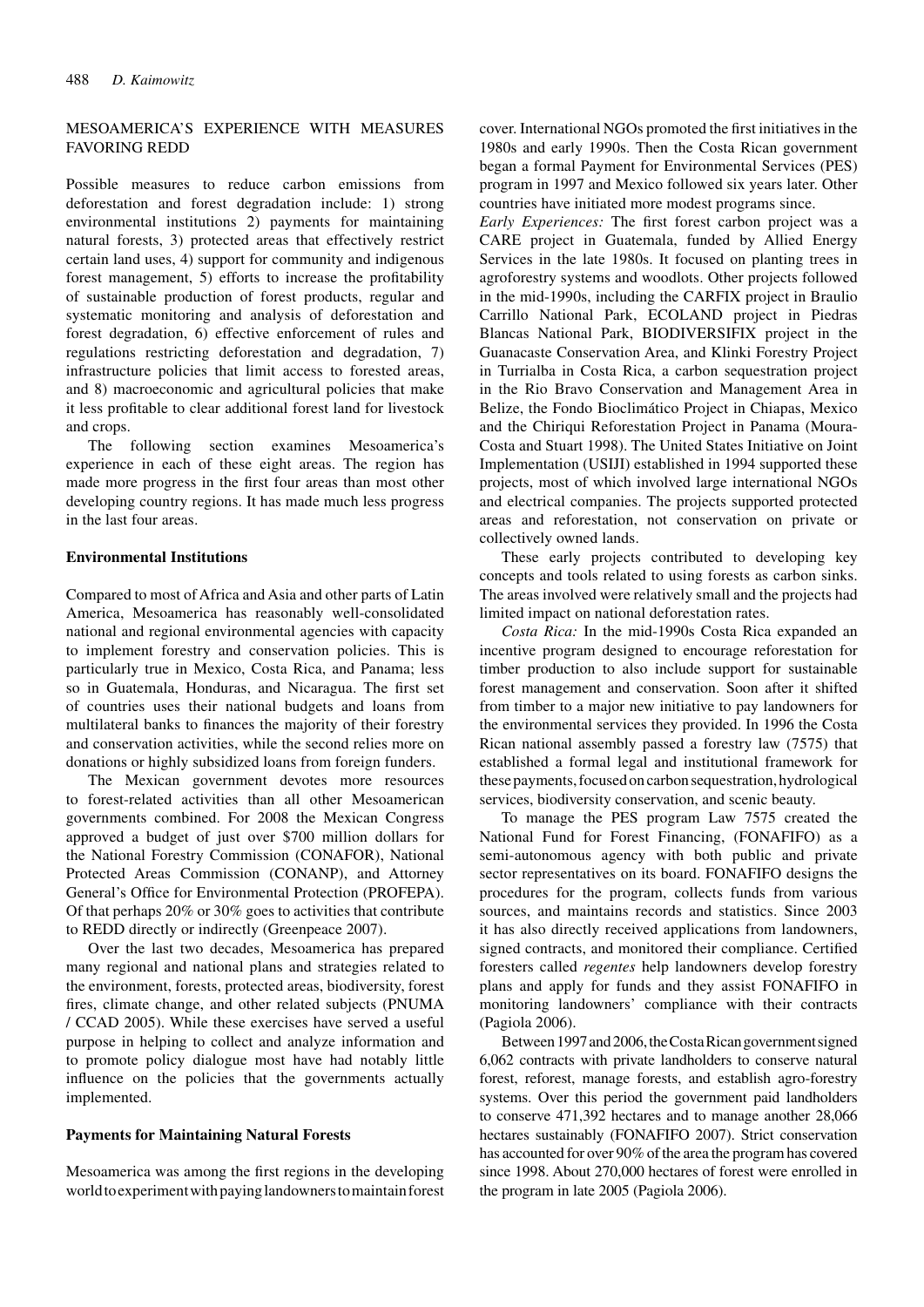Costa Rica pays landholders about \$240 per hectare of forest to conserve that forest for five years (i.e. \$48 per hectare per year) (Zbinden and Lee 2005). Landholders must prepare a forest management plan and take steps to avoid fires, hunting, logging, and grazing in the forest (Pagiola 2006). Landholders who meet their obligations receive five equal annual payments. The transactions costs for administering the system, including the costs of both FONAFIFO and the *regentes* range from 19% to 25% of the program's total costs (Wunder 2006).

Demand to participate in the program has consistently surpassed available funds. Typically there have only been enough funds to cover about one third of the area landowners offer (Pagiola 2006). Although in recent years the program has made efforts to target areas that provide more environmental services it has not made any attempt to prioritize areas where one could reduce deforestation most for the least money.

Over the last decade Costa Rica invested over \$200 million in PES (CONAFOR 2007). These funds came mostly from a sales tax on gasoline, the Global Environment Facility (GEF), World Bank loans, the German and Norwegian governments, various water users, and European companies (Pagiola 2006).

Econometric studies that have assessed how much Costa Rica's PES program reduced deforestation have yielded mixed results. Some suggest the program has achieved modest reductions, others that the effect has been negligible (Pagiola 2006, Pfaff *et al.* 2006). The studies all agree that many landowners who received payments would have conserved their forest even without them and that the decline in Costa Rica's national deforestation rates cannot be attributed principally to the payments.

Most benefits from Costa Rica's PES program have gone to companies and large individual landowners. Zbinden and Lee (2005) found program participants in the northern lowlands of Costa Rica had much more land and securer land tenure than non participants. Ortiz-Malavasi, Sage-Mora, and Borge-Carvajal (2003) estimated only about 15% of PES recipients could be considered poor and found that a substantial portion of them were absentee landowners who made their living mostly from non-agricultural activities. The government made little, if any effort, to specifically target payments to poorer and smaller landowners. Nonetheless, the PES program has represented an important source of income for poor Bribri and Cabecara indigenous communities in Talamanca and low-income land-owners in the Osa Pennisula (Pagiola 2006, Rojas *et al.* 2007).

*Mexico*: Mexico began its PES program in 2003. Initially the program focused solely on conserving forests to provide hydrological services (PSA-H), but it later expanded to include carbon sequestration, biodiversity, and agroforestry (PSA-CABSA). The government forestry agency CONAFOR administers the program. To qualify for hydrological services payments, land must have dense forest cover and be located near towns with over-exploited aquifers and more than 5,000 inhabitants. CONAFOR gives preference to areas with cloud forest and to poorer municipalities with fewer services (Alix-García *et al*. 2005).

To receive payments landowners must commit to maintain their land in forest for five years. In return they receive \$40 / hectare each year for cloud forest and \$30 / hectare for other forests (Alix-García *et al*. 2005). In theory payments can only be made for one five year period. It is not clear what the government expects to happen after that. Transactions costs, including the costs of both CONAFOR and private foresters that help recipients to obtain payment, represent a portion of total costs similar to Costa Rica.

Between 2003 and 2006 the Mexican government provided payments for 680,000 hectares of conservation and agroforestry systems. Total payments have increased from \$3.6 million in the program's first year to over \$100 million dollars in 2007 (Alix-García *et al*. 2005). CONAFOR 2007). The federal budget, a World Bank loan, and a GEF grant provided practically all of that.

As in Costa Rica, it is not clear how much Mexico's PES program has contributed to REDD. CONAFOR has made little effort to target forests that have a high risk of being cleared. In fact, most forests involved in the program have a low or very low risk of deforestation and many belong to well-organized communities that have managed their forests sustainably for years. Even though deforestation rates are much higher in the tropics, the temperate areas have received most of the money (Alix-García *et al. 2*005).

Unlike Costa Rica, most of the money in Mexico has gone to poor communities that manage their forests collectively. In 2005, 83% of the payments went to ejidos and agrarian communities, of which 38% had indigenous inhabitants (Magaña-Torres *et al. 2*006).

*Other PES projects*: The World Bank has promoted PES in El Salvador and Nicaragua and the Inter-American Development Bank (IADB) in Guatemala and Honduras. A number of bilateral donors and international NGOs have supported PES projects focused on hydrological or biodiversity services. These efforts have been smaller and less institutionalized than those in Costa Rica or Mexico. Nevertheless, they have created at least an incipient capacity to implement PES activities in these other countries.

#### **Protected Areas**

Few regions in the world have given protected status to a higher percentage of their forest than Mesoamerica. Over half of Central America's forest was in protected areas in 2006, of which there were 743 covering 14.3 million hectares (CCAD / CAC 2007). About 12% of Mexico's forest is in protected areas, of which there are 161 federal protected areas, covering 22.7 million hectares.

Much of Central America's forest in protected areas is concentrated in a few large Biosphere Reserves: the Maya and Sierra de las Minas Reserves in Guatemala, the Rio Platano Reserve in Honduras, the Bosawas and South-east Reserves in Nicaragua, the Amistad and Central Volcanic Corridor Reserves in Costa Rica, and the Darien Biosphere Reserve in Panama. Mexico's main forested biosphere reserves are Calakmul, La Sepultura, Las Tuxtlas, Montes Azules, Sian Kan, and Sierra Gorda.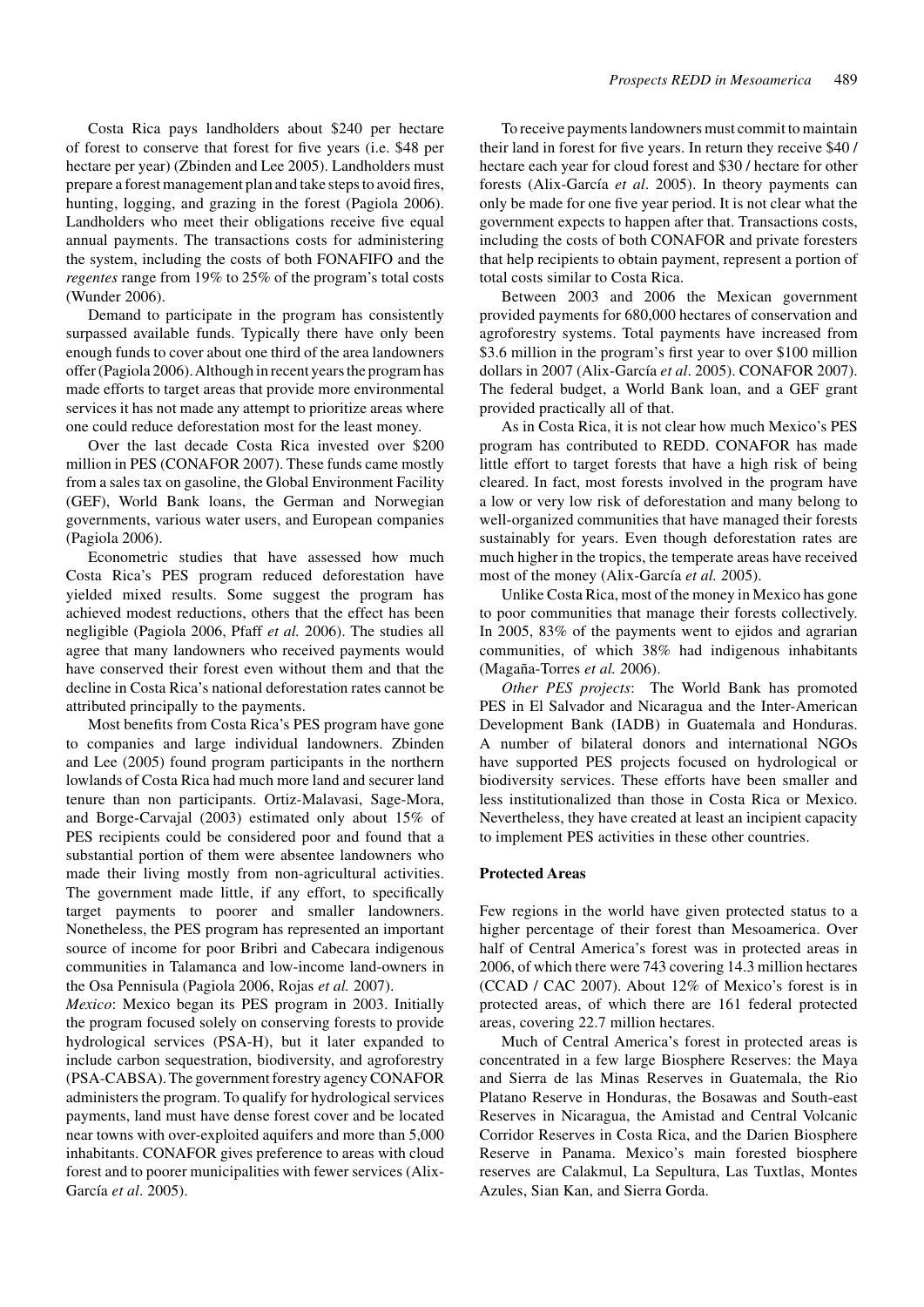International agencies and national governments have invested heavily in these protected areas, with mixed results. Belize and Costa Rica have largely been able to control encroachment (Chomitz and Gray 2003). Mexico has also succeeded in many areas (Bray *et. al. 2*007), although some areas have substantial encroachment and illegal logging and many are "paper parks" with no staff or regular field activities (CONABIO 2006).

On the other hand, the parts of the Maya, Bosawas, and Rio Platano Biosphere Reserves outside community forest concessions or indigenous territories have suffered widespread deforestation, despite large investments there. For example, between 1990 and 2005, farmers and ranchers deforested nearly 50,000 hectares inside the Laguna del Tigre and Sierra del Lacandón National Parks in Guatemala's Maya Biosphere Reserve (Central America Report 2007).

Donors such as the GEF, the United States Agency for International Development (USAID), and European bilateral development agencies have provided much of the funding for protected areas in Mesoamerica. In recent years, however, they have reduced their support, raising serious questions about how these areas will be funded in the future, particularly in the poorer countries.

#### **Community Forestry and Indigenous Territories**

CONAFOR in Mexico is the government agency in the region that has invested the most in community forest management. Funding for community forestry has gradually increased since CONAFOR was established in 2002. For 2008, the Mexican Congress approved a budget of some \$70 million for community forestry activities, which represented 14% of CONAFOR's budget (Enciso 2007). These efforts have reenforced the pre-existing trend towards lower deforestation rates in areas where community forestry enterprises manage forests for timber production. In many cases these rates are as low as or lower than in protected areas (Bray *et al. 2*007).

Guatemala has also had considerable success in limiting forest clearing and forest fires in the  $500,000$  hectares with community forestry concessions. While the country's National Protected Areas Commission (CONAP) is ostensibly responsible for these concessions, foreign donors have provided most of the funding.

Government recognition and support for indigenous territories has curtailed deforestation in the northern portion of the Bosawas Biosphere Reserve in Nicaragua, in Talamanca in Costa Rica, and in the Darien in Panama. The demarcation and titling of the forests inhabited by Miskitu Indians in eastern Honduras and Nicaragua might yield similar results, but progress has been slow due to political opposition and the weaknesses of the relevant government agencies.

# **Increasing Profitability of Sustainable Forest Production**

If sustainable production of timber and non-timber forest products was more profitable that might reduce the incentive

to clear forests for agriculture and reduce emissions resulting from poor forest management. The main empirical evidence for this in the region is the previously mentioned low deforestation rates in many of the better managed and more profitable community forests in Mexico and Guatemala.

Besides the previously mentioned government efforts to support community forestry, the main instrument designed at least partially to increase the profitability of sustainable forest management in the region has been independent certification, mostly by groups linked to the Forest Stewardship Council (FSC). To date 1.4 million hectares of forest have been certified in Mesoamerica under FSC standards (FSC 2008). These efforts have helped to improve the management of these forests and in some cases to access new markets and maintain rights over forests, however, so far they have done little to increase the prices received by those with certified forests (Mota Villanueva 2005).

#### **Monitoring and Analysis of Deforestation**

Despite large investments in geographic information systems (GIS), environmental information systems, and indicators of sustainability, no Mesoamerican country regularly monitors forest cover rigorously and systematically (although Costa Rica comes close.) As a result, none of the region's countries with significant deforestation would be well placed to estimate how much REDD efforts reduced that deforestation. The lack of systematic monitoring is largely due to weak coordination between government agencies, frequent changes in government policies and institutions, a preference for funding short-term consultancies and the purchase of equipment and software rather than recurrent expenditures, and policymakers´ desire to avoid being held accountable if they fail to reduce deforestation.

## **Regulatory Efforts to Limit Deforestation and Forest Degradation**

Most, if not all, of the countries in the region have laws prohibiting clearing of forests to plant pasture or crops without authorization fro the government to do so. However, none of the governments devote significant funds or attention to enforcing those laws. Even though deforestation for agriculture has consistently been the main cause of forest destruction, the governments devote the vast majority of their forest law enforcement resources to regulating timber production.

Similarly, the countries have detailed laws and regulations specifying who can harvest timber and under what conditions. Nonetheless, due to limited resources for enforcement and lack of coherent enforcement strategies, poorly designed legislation, corruption, and weak commitment within the judicial system, illegal logging is widespread in the region (CCMSS 2007). Where it occurs in protected areas and other places where there would otherwise be no logging, it leads to greater carbon emissions. In other cases where logging is illegal because loggers have not paid taxes or complied with administrative procedures it is unclear whether the illegality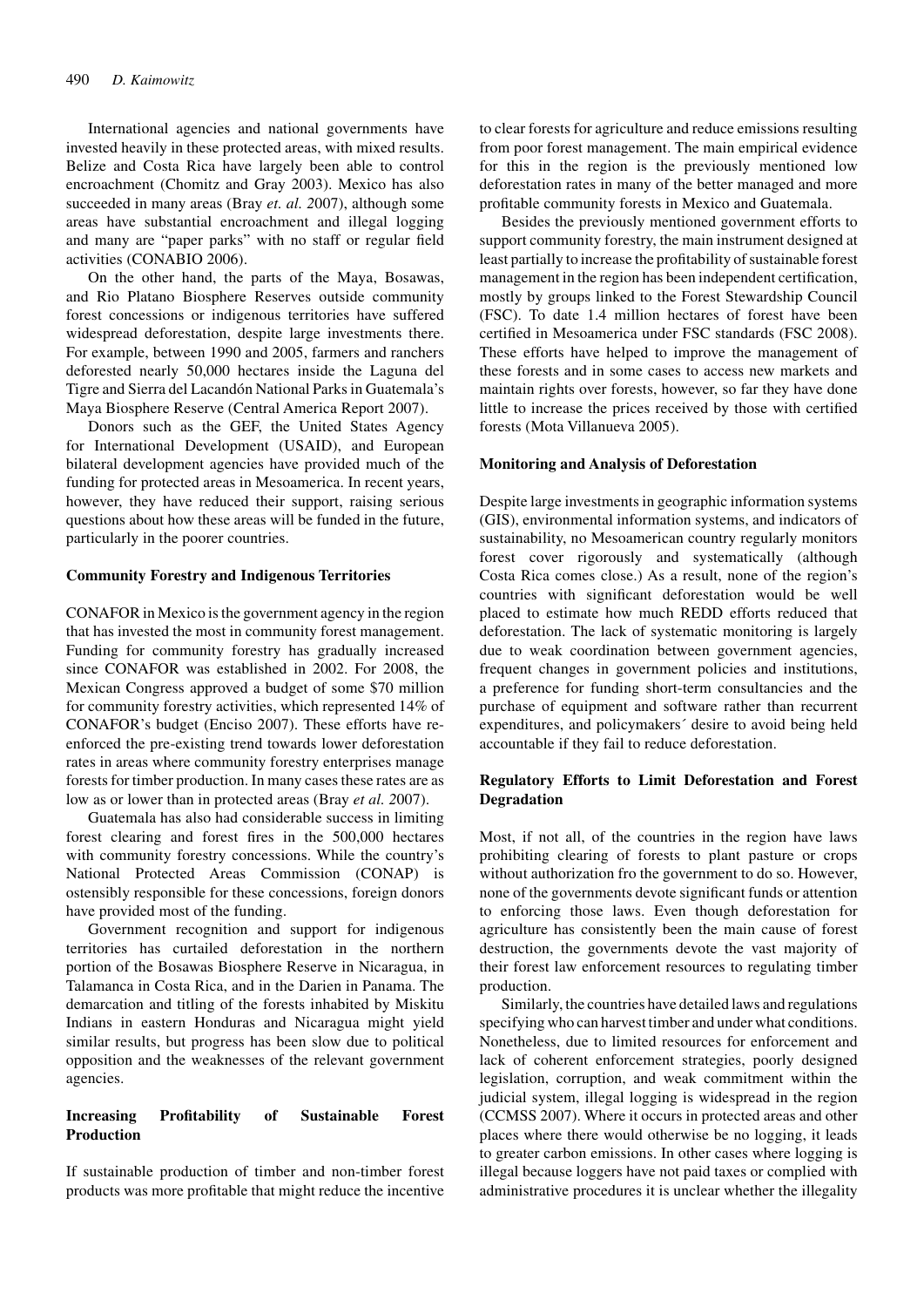of the logging implies greater carbon emissions.

In recent years illegal logging has gotten much more attention from policymakers in Mesoamerica, particularly in Mexico, Honduras, and Nicaragua. Nonetheless, so far this does not seem to have significantly reduced illegal logging. Most control efforts are poorly designed and sporadic and there is little coordination between the different actors involved.

## **Infrastructure Policies**

Improving access often creates powerful incentives to clear or exploit forests. Constructing and improving roads into forested areas played a key role in the forest destruction that took place in the region in recent decades (Chomitz and Gray 2003, Denninger and Minten 1997, Ludeke *et al.* 1990, Rosero-Bixby and Palloni 1998).

Road construction and improvement continues to pose major threats to forests in the region. One recent study of ten road projects in the region near the borders between Mexico, Guatemala, and Belize estimates these projects would cause the loss of over 300,000 additional hectares of forest over the next 30 years (Amor Conde *et al*. 2007). Road projects also pose big threats to forests in the Atlantic regions of Nicaragua and Honduras, and the Darien in Panama, among others.

All Mesoamerican governments require Environmental Impact Assessments (EIA) for large road projects. However, most EIAs are simply expensive exercises that don't significantly alter the projects' approval or design. Governments have only succeeded in implementing measures to effectively mitigate the negative impact of roads on forests in a few cases, mostly in Costa Rica and Panama. While the World Bank and the IADB have become much more sophisticated in their analysis of the impacts of road projects in forested areas and have increasingly shied away from such projects, governments have often been able to find other funding sources for such projects and go ahead without multilateral involvement.

#### **Macro-economic and Agricultural Policies**

Macro-economic and agricultural policies that influence the profitability of agriculture and forestry have large impacts on forest clearing and harvesting. Exchange rate fluctuations, changes in tariffs and other trade barriers, agricultural subsidies, and land tenure policies are especially important in this regard (Barbier and Burgess 1996, Kaimowitz and Angelsen 1998).

Many policies implemented over the last fifteen years have made agriculture and forestry less profitable, particularly in agricultural frontier regions (Hecht *et al. 2*006). The massive influx of foreign exchange from remittances, tourism, narcotics, petroleum, and the sale of public enterprises have strengthened local currencies, which negatively affects agriculture and forestry. Free trade agreements have forced Mesoamerican ranchers and farmers to compete more directly with their heavily subsidized counterparts in

the United States. Government subsidies for agricultural credit and colonization have declined. The privatization of collective landholdings probably facilitated migration out of rural areas. None of these policies was designed to reduce deforestation or forest degradation but they probably had that effect.

Nonetheless, certain policies continue to favor deforestation. For example, Mexico's PROCAMPO agricultural subsidy program has apparently encouraged deforestation in South-east Mexico (Klepeis and Vance 2003). Mexico has also actively encouraged farmers to expand avocado production in Michoacán, even though this often leads to clearing pine forests to plant avocadoes. The recently negotiated Central American Free Trade Agreement may make cattle ranching in agricultural frontier areas more profitable, by opening up new markets for beef. Biofuel subsidies have encouraged forest clearing to plant oil palm.

# THE OUTLOOK FOR PES AS PART OF REDD STRATEGIES GOING FORWARD

Mesoamerican deforestation will probably continue to fall. There are fewer forests left to clear. Those that remain are largely in places with steep slopes and poor soils. Government policies are largely unfavorable to agriculture and forestry. There are clear signs of forest transitions in various places.

It remains to be seen, however, to what extent new REDD measures could greatly accelerate that trend. The main such measure being discussed at present is providing significant international funding to PES programs designed to conserve natural forests.

As noted above, there is little evidence the PES programs and projects implemented to date have significantly reduced deforestation. That is largely because payments have gone mostly to maintain forests that were not really threatened.

For PES to achieve REDD they would have to be much better targeted towards forests that are really at risk of being cleared or degraded. Current remote sensing technologies and modeling techniques allow one to identify with some accuracy which forests those are.

However, targeting forests at risk is more problematic that it appears. Landowners that manage their forests well would undoubtedly object to being excluded from the program and might have considerable clout with forestry agencies. It seems – and it is – perverse and unfair to pay landowners that seem likely to clear their forests but not those that have consistently managed it well. In the medium-term only compensating landowners for forests at risk would create a substantial incentive for them to put their forests at risk by destroying or threatening to destroy part of it, particularly if those landowners had not really managed their forests until they began receiving payments. Indeed, some farmers in Mexico and Nicaragua whose PES were about to end in have threatened to destroy their forests unless they continued to receive payment.

Many forests that are most at risk of being cleared or degraded have more than one claimant, particularly in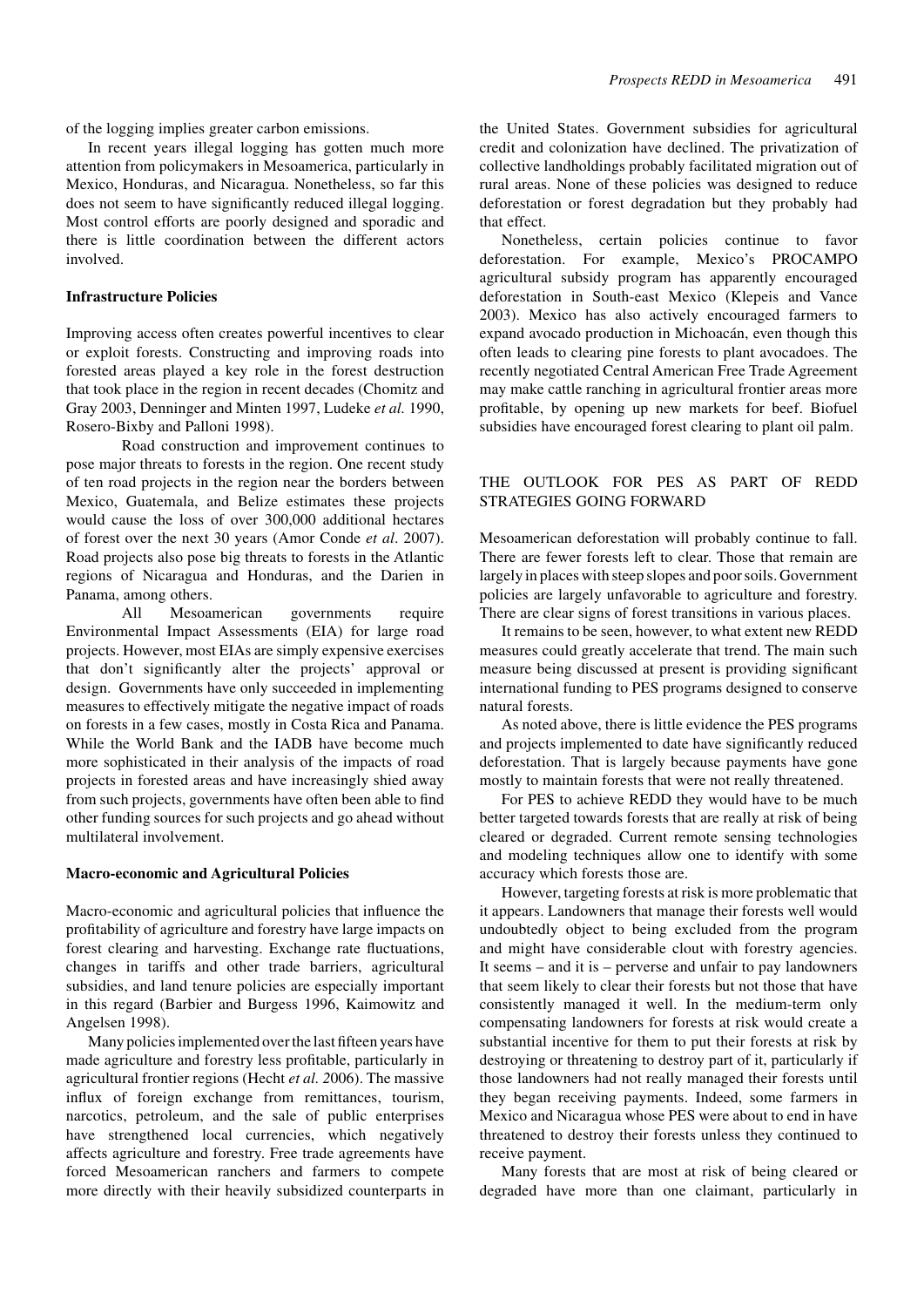Guatemala, Honduras, and Nicaragua. That makes it hard to determine who should receive PES and more likely that whoever does receive the PES will not be able to ensure that the forest will be preserved. There is also a risk that by making these forests more valuable PES programs might encourage greater conflicts since each claimant would stand more to gain by winning control over the forests. Governments will find it difficult to pay groups that lack formal title to their lands or that occupy government forest lands illegally and payments to the latter groups could encourage further illegal occupations.

So far the main PES programs have been in countries that have had the institutional capacity to implement them. However, a greater emphasis on forests at risks also implies the need to expand these efforts into countries such as Honduras and Nicaragua, which have relatively high deforestation rates and much less institutional capacity than Mexico or Costa Rica. That presents additional challenges.

Making PES more efficient requires not only targeting forests that are truly at risk but also ensuring that landowners do not receive more than the minimum amount necessary to convince them to conserve their forests and do not simply clear the same amount of forest in some other location. The fact that both the Costa Rican and Mexican PES programs are heavily over-subscribed suggests that these programs could pay landowners significantly less and still get them to conserve the same amount of forest. That is hardly surprising given that studies suggest landowners would have conserved most of that forest with no payment at all. Nothing in the existing PES programs limits the ability of landowners to clear forests outside the areas they receive PES payments for.

Presumably if PES programs prioritized forests landowners were more inclined to clear or harvest they would have to pay more that they would have to pay the landowners they currently work with. However, since there have been few studies of the opportunity costs of different land uses in the various regions of Mesoamerican no one knows how much that might be. The studies available for the Amazon and other regions cannot be mechanically applied to Mesoamerica.

Just as PES programs would probably have to pay more per hectare for forests at significant risk the transactions costs involved in working with these forests are also likely to be substantially higher. Costa Rica and Mexico have had relatively little problem with getting landowners to comply with their commitments, since payments went largely to landowners with little inclination to clear or exploit their forests in the forest place. In places where it is much more likely that landholders will fail to comply with their commitments programs will have to devote much more resources to monitoring compliance and impose greater penalties on those that fail to comply.

One particular problem in Mexico is that in many of the ejidos and agrarian communities that have high deforestation rates the communal authorities are relatively weak and there are high levels of internal conflict. That implies it would not be sufficient to sign contracts with the communal authorities and assume they will be in a position to deliver what they

agree to, as is the case with the current program. Additional efforts would be required to build consensus and local monitoring mechanisms in such communities.

One key question in all of this is how much additional international funding might be available for new PES initiatives. Some back-of-the-envelope calculations can give some sense of that. It might be a reasonable starting point to assume that international funders would pay \$10 for each ton of carbon not released into the atmosphere and that for each hectare of forest that is kept from being cleared one can keep 100 tons of carbon from being emitted. That implies avoiding one hectare of deforestation would be worth \$1,000. If one were to reduce the total level of deforestation by 100,000 hectares per year (roughly 15%-20% of current levels) that would be worth \$100 million per year. To achieve that reduction in deforestation might require five or ten annual payments to the owners of each hectare – so the \$100 million would permit \$10 - \$20 million in payments each year; or \$100 - \$200 per hectare. Obviously the true magnitude of each of these parameters could differ significantly from these assumptions, but at least this gives a starting point.

The good news is that \$100-\$200 per hectare per year is substantially more than the Costa Rican or Mexican PES programs currently pay and probably higher than what most landholders could obtain from extensive cattle ranching or low yield cereal production. That could give a little room to maneuver.

The bad news is that in principle at least Mesoamerica would only receive international payments for hectares that are conserved that would otherwise have been deforested. That implies that if only 10% or 20% of the hectares covered by the PES program would otherwise have been cleared, the most landholders could receive would be \$10 or \$20 per hectare. Moreover they would only receive those payments for five or ten years and would have few incentives to keep the forest from being cleared after that. That gives a sense of how much more efficient the new PES initiatives would have to be than current initiatives for the new REDD approach to succeed.

The other piece of bad news is that \$100 million per year is roughly what Mexico already spends on PES. Thus the amounts of additional funds the new REDD initiative might put on the table are not that high compared to what is already being spent; yet the expectations for results would be much higher, as would the imperative of demonstrating them.

How much Mesoamerica could obtain from international REDD funding also depends to a great extent on what base lines and reference scenarios the parties agree on. Negotiators are likely to find it quite hard to come up with reference scenarios that reward countries for both their past and future efforts to conserve forests. If the baselines and reference scenarios adopted are based on the assumption that recent deforestation rates will continue countries like Costa Rica and El Salvador will be unable to participate since their net deforestation is already zero or negative. Such baselines and reference scenarios would essentially punish these countries for having made progress before the REDD initiatives began. One the other hand, a country like Mexico would unduly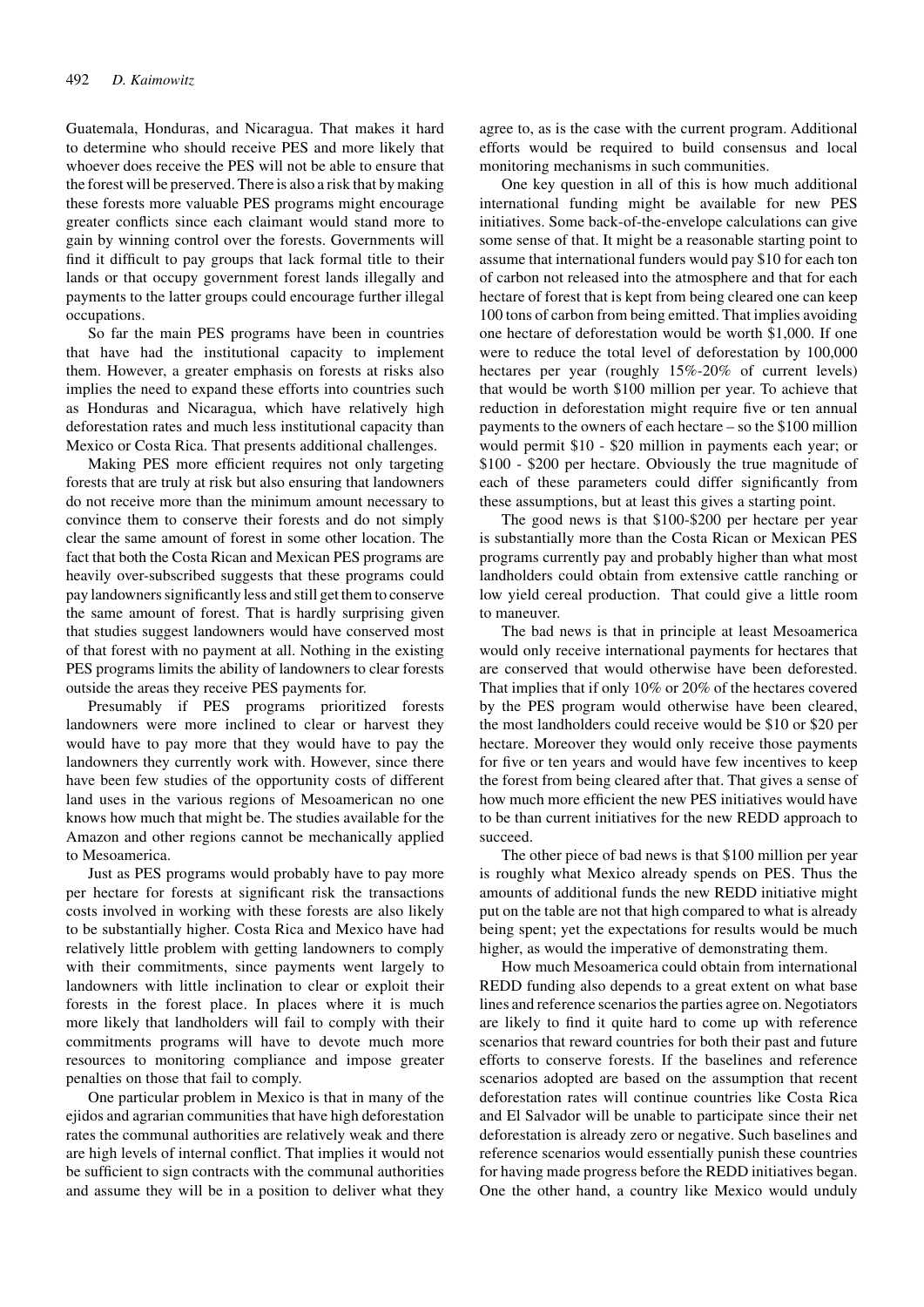benefit from such a reference scenario since it has had high deforestation in the recent but the rate will probably fall in the future even if no REDD measures are taken.

Not rewarding countries for past efforts is efficient, but doesn't seem fair. Rewarding them for reductions that would have taken place anyway is neither efficient nor fair. However, it is extremely difficult to estimate what deforestation rates would have been without REDD measures and would probably be even harder to achieve a political consensus about what specific method should be used to do that.

One final issue that deserves consideration is how new REDD initiatives might affect equity and poverty. As noted previously, Mexico's PES program seems to have benefitted mostly poor communities, many of which are indigenous, while Costa Rica's program has largely benefitted the wealthy.

If one were to give greater priority going forward to heavily threatened forests that could unduly benefit wealthy cattle ranchers, as they are responsible for a large portion of deforestation. Small-holders that clear forests on the agricultural frontier would have much more difficulty participating in PES programs since many of them have no title or clear legal claim to their land, particularly in Central America. Attempts to target REDD initiatives on forests at greater risk would probably affect indigenous peoples and community forestry groups negatively, since they have conserved most of their forest reasonably well and could be expected to continue to do so.

These various considerations imply that Mesoamerica would probably need to find a delicate balance between fairness, equity, and efficiency and to find innovative ways to incorporate poor people into PES initiatives even when they lack land titles or operate illegally. If it goes too far in the direction of fairness and equity it will be difficult to significantly reduce emissions from deforestation and degradation. On the other hand, if it goes too far in the direction of efficiency it will end up rewarding wealthy groups for inappropriate and often illegal behavior, increasing inequality, and undermining the political legitimacy of the entire endeavor.

#### **CONCLUSION**

Over the last twenty years Mexico and Central America have implemented various policies designed to reduce deforestation and degradation, with mixed success. The total annual net loss of forest biomass has declined, although deforestation remains high in certain areas. There have been advances in community and indigenous forest management, protected area management, forest certification, the elimination of perverse incentives to clear forests, and payment for environmental services, among other topics, although much remains to be done in all these areas as well as topics such as road construction and maintenance, forest law enforcement, and monitoring and analysis. Forest cover change has also been affected by broader social changes, such as migration, urbanization, and more recently the rapid

rise in food and energy prices and the growing demand for biofuels.

It seems likely that the growth of payments to avoid deforestation will be the most important policy change related to REDD in the region in the coming years. Such payments have potential to significantly reduce emissions from deforestation and degradation, but there are still many outstanding questions about how to make them more effectively, efficient, and fair, and there are probably significant trade-offs between those three objectives. Moreover, the magnitude of the probable increase in these payments should not be exaggerated. While the amounts of money involved may be substantial, they are unlikely to be sufficient to fundamentally change the overall trends resulting from broader social and economic dynamics.

#### **REFERENCES**

- ADGER, N.W., BROWN, K., CERVIGNI, R., and MORAN, D.. 1995. Total Economic Value of Forests in Mexico, *Ambio* 24: 286-96.
- ALIX-GARCÍA, J., DE JANVRY, A., SADOULET, E. and TORRES-ROJO, J.M. 2005. *An Assessment of Mexico's Payment for Environmental Services Program*. Unpublished paper prepared for the FAO. http://are. berkeley.edu/~sadoulet/papers/FAOPESreport.pdf.
- AMOR-CONDE, D., BURGUES, I., FLECK, L.C., MONTEROLA, C. and REID, J. 2007. Análisis ambiental y económico de proyectos carreteros en la Selva Maya, un estudio regional, Serie Técnica #10, Arcata, California, Conservation Strategy Fund.
- BARBIER, E.B. and BURGESS, J.C.. 1996. Economic Analysis of Deforestation in Mexico, *Environment and Development Economics*, Vol. 1, No. 2: 203-39.
- BRAY, D.B., MERINO-PÉREZ, L. and BARRY, D. 2005. Community Managed in the Strong Sense of the Phrase: The Community Forest Enterprises of Mexico, 3-26, in *The Community Forests of Mexico, Managing for Sustainable Landscapes*, D.B. Bray, L. Merino-Pérez, and D. Barry editors, Austin: University of Texas Press.
- BRAY, D.B., DURÁN-MEDINA, E., MERINO-PÉREZ, L., TORRES-ROJO, J.M., and VELÁZQUEZ-MONTES, A. 2007. *Nueva Evidencia: Los bosques comunitarios de México protegen el ambiente, disminuyen la pobreza y promueven la paz social*, Mexico City: Consejo Civil Mexicano para la Silvicultura Sostenible.
- CENTRAL AMERICA REPORT. 2007. Mayan Biosphere Reserve Under Threat, *Central American Report*, October  $19.4-6$
- CHOMITZ, K. and GRAY, D.A. 2003. Roads, Land Use, and Deforestation: A Spatial Model Applied to Belize, *World Bank Economic Review*, Vol 10 (3): 487-512.
- COMISIÓN CENTROAMERICANA DE AMBIENTE Y DESARROLLO (CCAD) / CONSEJO AGROPECUARIO CENTROAMERICANO (CAC). 2007. *Programa estratégico regional para el manejo de los ecosistemas forestales*, PERFOR (draft), San Salvador: CCAD.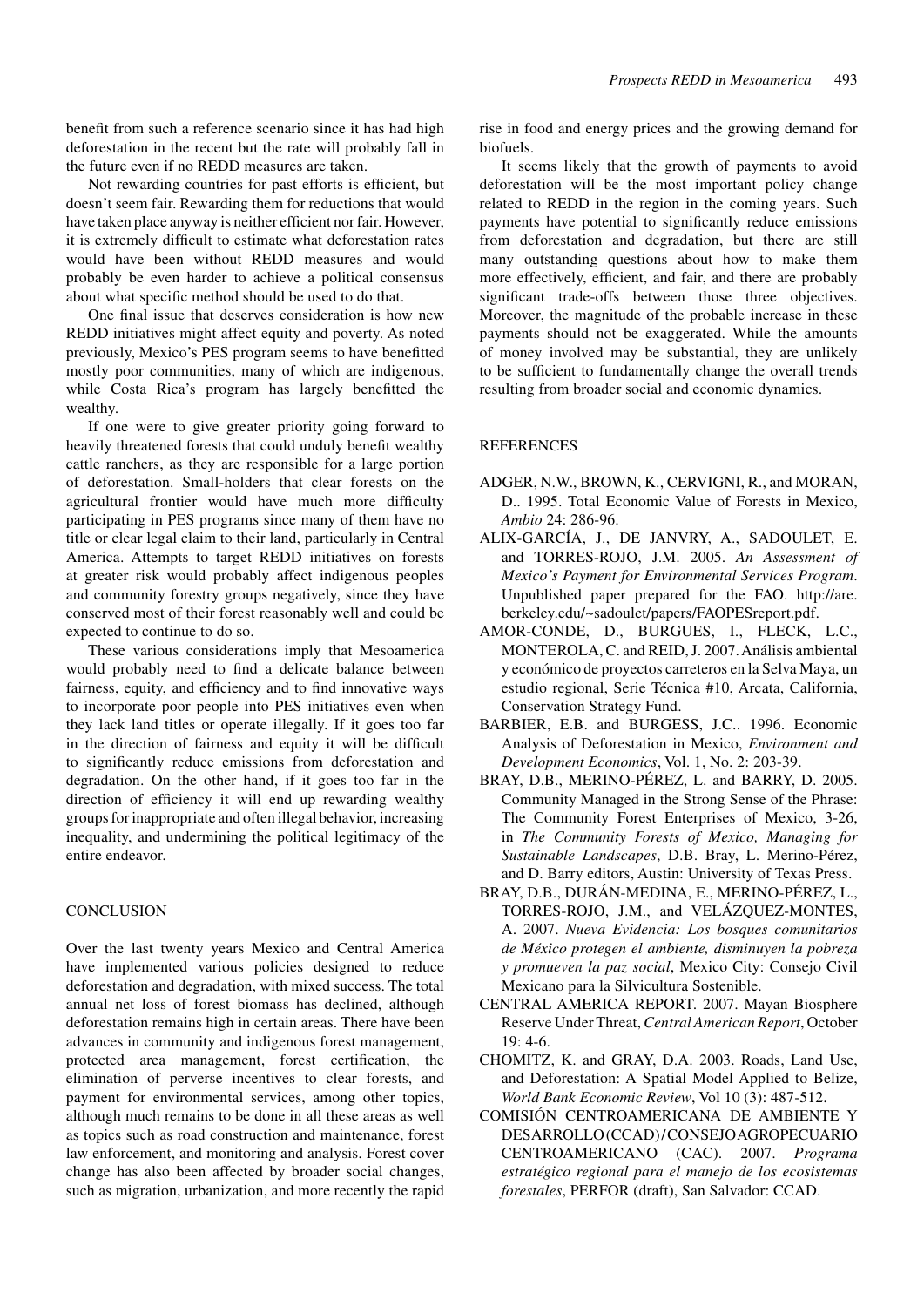- COMISIÓN NACIONAL PARA EL CONOCIMIENTO Y USO DE LA BIODIVERSIDAD (CONABIO). 2006. *Capital natural y bienestar social*. Mexico City: CONABIO.
- COMISIÓN NACIONAL FORESTAL (CONAFOR). 2007. *Distribución de recursos de Proarbol en 2007*. Zapopan, Jalisco: CONAFOR, December 27, http://www.conafor.gob.mx/portal/docs/secciones/ comunicacion/B-1042007.pdf
- CONSEJO CIVIL MEXICANO PARA LA SILVICULTURA SOSTENIBLE (CCMSS). 2007. El mercado ilegal de la madera en México, *Nota informativa No. 16*, México City: CCMSS.
- DEININGER, K. and MINTEN, B. 1997. *Determinants of forest cover and the*
- *economics of protection: an application to Mexico*, Washington D.C.: World Bank.
- ENCISO, A. 2007. Greenpeace: El presupuesto insuficiente para atender la crisis en selvas y bosques, *La Jornada*, Mexico City, October 24.
- FONDO NACIONAL DE FINANCIAMIENTO FORESTAL (FONAFIFO). 2007. Servicios Ambientales, Estadísticas PSA, http://www.fonafifo.com/paginas\_espanol/ servicios ambientales/sa estadisticas.htm
- FOOD AND AGRICULTURAL ORGANIZATION OF THE UNITED NATIONS (FAO). 2005. *Global Forest Resources Assessment 2005, Progress Towards Sustainable Forest Management*. FAO Forestry Paper 147. Rome: FAO.
- FAO. 1993. *Forest Resource Assessment 1990, Tropical Countries*. FAO Forestry Paper 112. Rome: FAO.
- FOREST STEWARDSHIP COUNCIL (FSC). 2008. *Global FSC Certificates: Type and Distribution.* (Ap ril). http:// www.fsc.org/fileadmin/web-data/public/document\_ center/powerpoints\_graphs/facts\_figures/08-04-01\_ Global\_FSC\_certificates\_-\_type\_and\_distribution\_-\_ FINAL.pdf
- GREENPEACE. 2007. *Erróneo e insuficiente el presupuesto 2008 para bosques*. México City, http://www.greenpeace. org/mexico/news/err-neo-e-insuficiente-el-pres#Scene\_1
- HECHT, S.B., KANDEL, S., GOMES, I., CUELLAR, N. and ROSA, H. 2006. Globalization, Forest Resurgence, and Environmental Politics in El Salvador, *World Development*, Vol. 34 (2): 308-23.
- KAIMOWITZ, D. and ANGELSEN, A. 1998. *Economic Models of Tropical Deforestation: A Review*, Bogor: Center for International Forestry Research (CIFOR).
- KLEPEIS, P. and VANCE, C. 2003. Deforestation and Neoliberal Policy in Southeastern Mexico, An Analysis of the PROCAMPO Program, *Economic Geography*, Vol. 79 (3):221-40.
- LÓPEZ, E., BOCCO, G., MENDOZA, M., VELÁZQUEZ, A. and AGUIRRE-RIVERA, J.R. 2006. Peasant Emigration and Land Use Change at the Watershed Level: A GIS-Based Approach in Central Mexico, *Agricultural Systems*, Vol 90 (1-3): 62-78.
- LUDEKE, A.K., MAGGIO, R.C. and REID, L.M. 1990. An Analysis of Anthropogenic Deforestation Using

Logistic Regression and GIS, *Journal of Environmental Management*, Vol 31 (3):247-59.

- MAGAÑA TORRES, O., VERA CASTILLO, G., VALTIERRA PACHECO, E., LEYVA OVALLE, A., CASTILLO CALIPA, M., VANEGAS LÓPEZ, M., LOZANO CONTRERAS, M. and GAMEZ ZAPATA, B. 2006. *Evaluación externa del program de pago de*  servicios ambientales hidrológicos, ejercicio fiscal *2005*. Chapingo: Gerencia de Servicios Profesionales, Universidad Autónoma de Chapingo.
- MOURA-COSTA, P.H. and STUART, M.D. 1998. Forest-Based Greenhouse Gas Mitigation: A Short Story of Market Evolution, *Commonwealth Forestry Review*, 77: 191-202.
- MUÑOZ-PIÑA, C., ALARCÓN, G., FERNÁNDEZ, J.C. and JARAMILLO, L. 2003. *Pixel Patterns of Deforestation in Mexico*. Mexico City: Instituto Nacional de Ecología.
- NELSON, G.C., HARRIS, V. and STONE, S.W. 2001. Deforestation, Land Use and Property Rights: Empirical Evidence from Darien, Panama, *Land Economics*, Vol. 77, No. 2: 187-205.
- ORTIZ-MALAVASI, E., SAGE-MORA, L. and BORGE-CARVAJAL, C. (2003). *Impacto del Programa de Pago de Servicios Ambientales en Costa Rica como medio de reducción de la pobreza en los medios rurales*. San Jose, Costa Rica: Regional Unit for Technical Assistance (RUTA).
- PAGIOLA, S. 2006. Payments for Environmental Services in Costa Rica Revised version of a paper presented at the ZEF-CIFOR workshop on Payments for environmental services: Methods and design in developing and developed countries, Titisee, Germany, June 15-18 2005. Available a t http://mpra.ub.uni-muenchen.de/2010/
- PFAFF, A., ROBALINO, J.A. and SÁNCHEZ-AZOFEIFA, A. 2006. Payments for Environmental Services: Empirical Analysis for Costa Rica. Columbia University,
- PROGRAMA DE MEDIO AMBIENTE DE NACIONES UNIDAS (PNUMA) / COMISIÓN CENTROAMERICANA DE AMBIENTE Y DESARROLLO (CCAD). 2005. *GEO Centroamerica, Perspectivas del Medio Ambiente 2004*. Mexico D.F.: PNUMA.
- ROJAS, V., MARTÍNEZ, A., CANDELA, S. and CHEVERRY, D. 2007. *Caracterización de una experiencia exitosa de pago de servicios ambientales (PSA) en los territorios indígenas Bribri y Cabecar en Costa Rica*, San Jose: ACICAFOC.
- ROSERO-BIXBY, L. and PALLONI, A. 1998. Population and Deforestation in Costa Rica, *Population and Environment*, Vol 20 (2): 149-85.
- RUDEL, T.K., COOMES, O.T., MORAN, E., ACHARD, F., ANGELSEN, A., XIU, J. and LAMBIN, E. 2005. Forest Transitions: Towards a Global Understanding of Land Use Change, *Global Environmental Change*, Vol 15(1): 23-31.
- STERN, N. 2006. *The Economics of Climate Change, The Stern Review*. Cambridge: Cambridge University Press.
- STOCKS, A., MCMAHAN, B. and TABER, P. 2007.